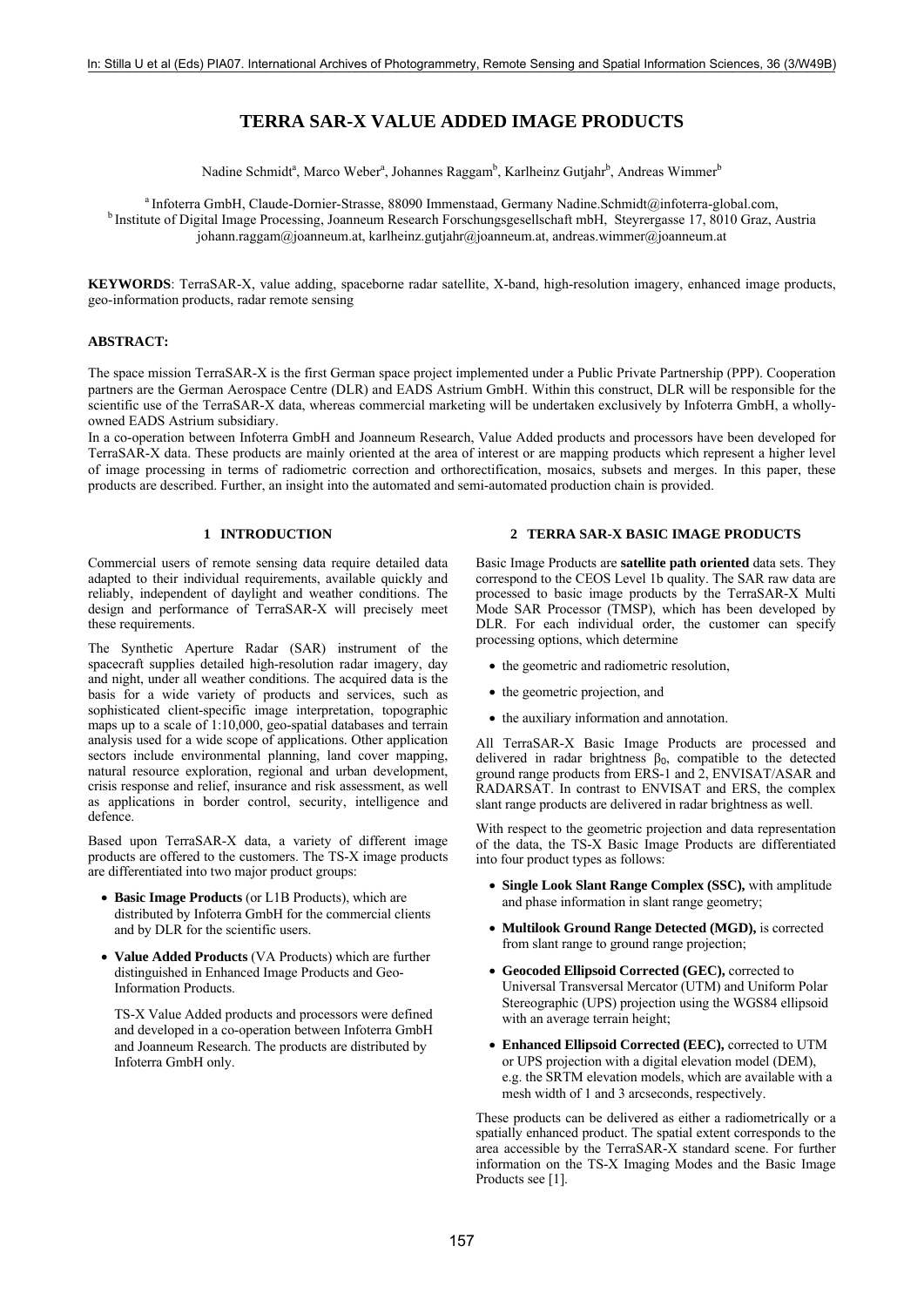## **3 TERRA SAR-X VALUE ADDED PRODUCTS**

The TS-X Value Added Products are mainly **oriented at the area of interest (defined by the customer) or are map products** which represent a higher level of image processing. These products are called **Enhanced Image (EI) Products** and will be available immediately after the satellite's commissioning phase. **Geo-Information (GI) Products**, which are based on more sophisticated processing and / or analysis methods for e.g. subsidence or change detection mapping will follow.

The Value Added Products are based on TerraSAR-X Basic Image Products and can be generated from new acquisitions, catalogue orders, or a combination of both. Due to a higher processing level, the products provide more processing options than the Basic Image Products and additional auxiliary information. With these products, the customer is not limited to satellite specific images and image strips but can order a full geometrically and radiometrically adjusted coverage of the selected region of interest. Further, it is possible to generate VA Products from existing VA Products, e.g. a Mosaic based on high level orthorectified images.

In the following section, the different Enhanced Image Products are described, followed by the main processing options.

#### **3.1 Enhanced Image Products**

# **3.1.1 ORISAR - Orthorectified image**

The Orthorectified Image product is a highly accurate geocoded image including terrain correction. All terrain distortions inherent in satellite imagery, particularly in areas with a high relief, are expected to be removed. Due to the major influence of the Digital Elevation Model (DEM) on the pixel location accuracy of an orthorectified image, only high precision DEMs are used for ORI<sup>SAR</sup> production. The result shows an increased pixel location accuracy in comparison to an EEC product.

The high precision DEMs used for ORI<sup>SAR</sup> production can either be provided by the customer or be purchased from Infoterra GmbH. The ORI<sup>SAR</sup> product is represented in map geometry. The standard map projections are UTM or UPS with WGS84 ellipsoid.

To achieve and validate high output quality for the various TS-X processing modes and resolution ranges, the following processing options can be utilized:

- optimization and validation of the underlying sensor models being used for ortho-rectification;
- automated GCP acquisition based on matching of control point chips, which are already available in a GCP chip data base;
- interactive GCP (Ground Control Points) acquisition using reference maps in order to increase the pixel location accuracy if necessary;
- dedicated quality assessment of the ORI<sup>SAR</sup> output product.

The ORI<sup>SAR</sup> is available with the radiometric representation in radar brightness  $β_0$  like the Basic Image Products by default; further, an additional radiometric calibration ( $\sigma$ <sub>0</sub>) or radiometric normalisation  $(\gamma_0)$  can be ordered (description of the radiometric corrections see RaN<sup>SAR</sup>).

This product is expected to provide a higher level of geometric correction in comparison to Basic Image Products due to higher quality DEMs being used and sensor model optimization procedures being applied. It can be interpreted very quickly and is ideal for combination with other sources of information.

# **3.1.2 RaNSAR - Radiometrically corrected image**

The Basic Image Products GEC and EEC are delivered as radar brightness  $(\beta_0)$ . The customer can order an additional radiometric calibration or radiometric normalisation of these products. The resulting product is called RaN<sup>SAR</sup> (radiometrically corrected or normalized GEC or EEC image).

Both corrections compensate topography-induced effects such as local pixel scattering area and local incidence angle. Radiometric calibration and normalization will lead to a calculation of the sigma naught ( $\sigma_0$ ) or gamma naught ( $\gamma_0$ ) coefficient, respectively, depending on the customer's selection. Like the Basic Image Products GEC and EEC, the RaN<sup>SAR</sup> is represented in map geometry. The standard map projections are UTM or UPS with WGS84 ellipsoid.

Radiometric correction may be preferred if the images are to be used for classifications which do not take angular dependencies of the SAR data into account. Further, it is also important in order to minimize the differences in the radiometry of the various images if several images of the same area or neighbouring areas are to be composed.

# **3.1.3 MCSAR - Mosaic**

To cover a geographical area larger than a standard scene, neighbouring geocoded or orthorectified images are seamlessly combined into one image. Possible input products are ORI<sup>SAR</sup>, EEC or GEC, depending on the customer's localization accuracy requirements.

For mosaicing, various processing options can be utilized, some being optional, others mandatory:

- geometric quality check and optional geometric data adaptation in case of an insufficient geometric consistency. This can be done by means of low order polynomial transformation as well as matching-based image coregistration;
- radiometric quality check and optional adaptation of the input image data. Therefore, selected (critical) areas, e.g. large water bodies, can be excluded;
- automatic detection of specific mosaicing boundaries (cutlines), e.g. along natural edges or line structures like tree lines, streets or field borders. These cutlines are used to generate the mosaicing source mask, which provides information on the source input pixel to become the respective output pixel in the mosaic;
- use of source mask in mosaic production in order to avoid the visibility of cutting edges in the final image product. This will create a seamless mosaic without breaks or visible cutlines;
- $\bullet$  dedicated quality assessment of the MC<sup>SAR</sup> output product.

The MC<sup>SAR</sup> is represented in map geometry. The standard map projections are UTM or UPS with WGS84 ellipsoid. The product provides seamless image information over a large area. It is quickly interpretable and combinable with other sources of information. Thus, it can be used for map sheet generation.

# **3.1.4 OISAR - Oriented Image**

The Oriented Image is a subset of an orthorectified or geocoded image scene, mosaic or ascending / descending merge. The subset region is defined by the customer through an area of interest polygon or corner coordinates of the desired region. The product can either be characterized by the user defined area of interest or by a map sheet orientation according to relevant mapping standards or customer defined extensions. The product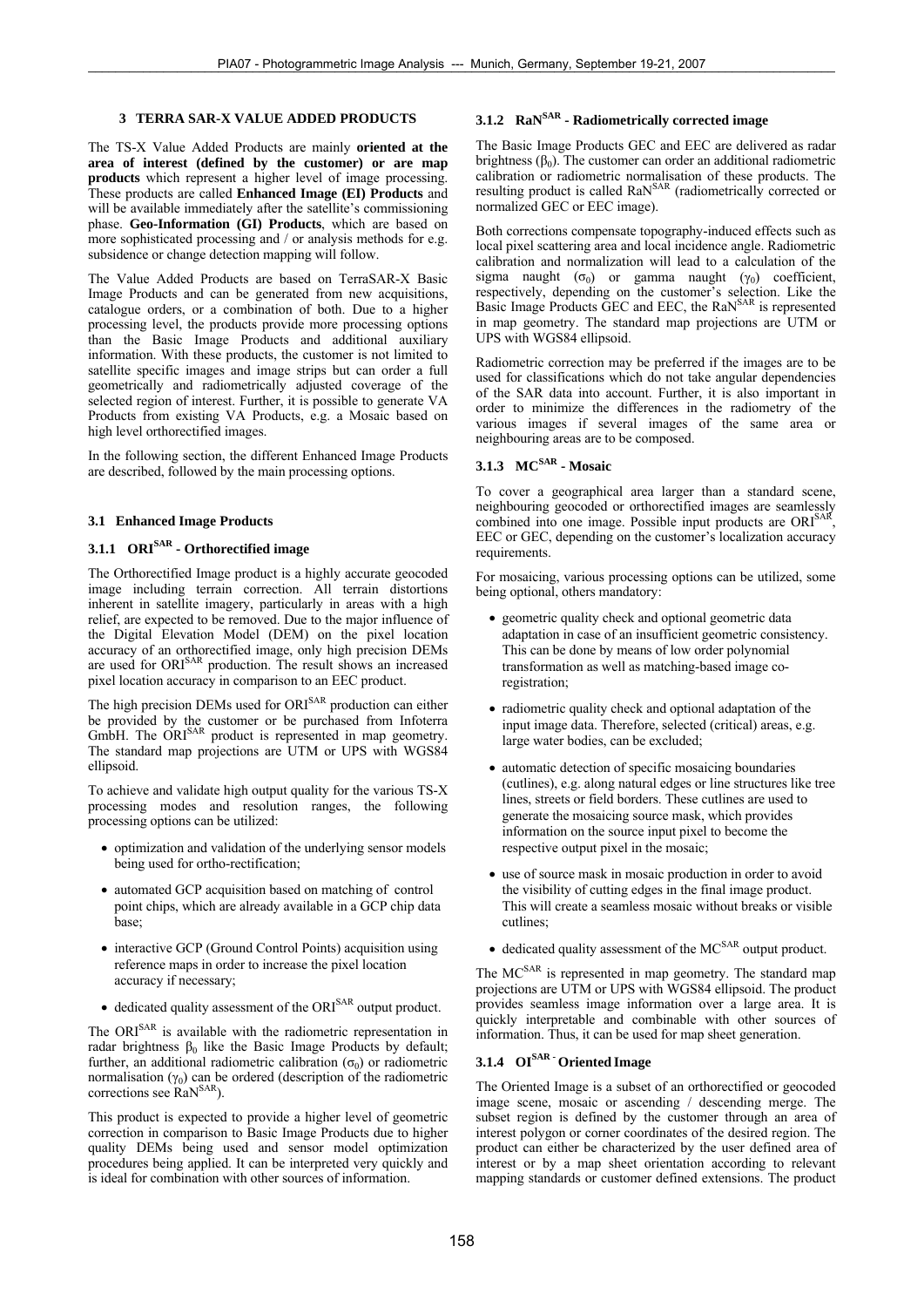is represented in map geometry, with the standard map projections UTM or UPS with WGS84 ellipsoid.

The OI<sup>SAR</sup> can be combined with other sources of information, so it can directly be used e.g. for map sheet generation. The customer receives an image that covers the specified area of interest rather than satellite-typical image strips that may only cover the area in fractions.

## **3.1.5 ADMSAR - Ascending/Descending Merge**

Typical characteristics of SAR images acquired over rugged terrain are the radar layover, foreshortening and shadow effects, which are not useful in an ortho-rectified product A reduction of these effects can be achieved by a combination of ortho-rectified SAR images which have been acquired from ascending and descending right looking orbits. Respective merging options are included in the VA processing suite, resulting in a so-called ADM<sup>SAR</sup> product.

During ascending/descending merge, an ascending and a descending ortho image are combined in order to replace noinformation areas – like layover and shadow areas – by information available in the respective other image. Furthermore, also for the information areas an "optimized" output pixel can be generated, based on decision and merge criteria, which consider e.g. the local incidence angle or pixel resolution relationship.

The scope of delivery includes the individual source images for the respective ascending and descending orbits in ortho-rectified geometric quality. Thus, EEC, ORI<sup>SAR</sup> or MC<sup>SAR</sup> generated from these products can be used as input to the ADM<sup>SAR</sup> generation. The Source Image Mask (SOU) will present the origin of each pixel in the product. The ADM<sup>SAR</sup> is represented in map geometry. The standard map projections are UTM or UPS with WGS84 ellipsoid.

The ADM<sup>SAR</sup> is of particular interest for areas with steep mountain terrain, where shadow and layover can significantly disturb the analysis.

#### **3.2 Envisaged Geo-Information Products**

The following Geo-Information Products are currently planned and will be developed during the commissioning phase.

# **3.2.1 OMSAR – OrthoMap**

The OrthoMap consists of an orthorectified image with accurate image geometry within a map frame annotated by a legend. It is generated from Oriented Images (OI<sup>SAR</sup>) which in turn have been produced from orthorectified images (EEC, ORI<sup>SAR</sup> or MC<sup>SAR</sup> products). The layout ranges from simple map frames to highly integrated cartographic products according to relevant mapping standards or customer specifications

## **3.2.2 CDMSAR – Change Detection Map**

CDMSAR focuses on long-term monitoring of urban areas and settlements e.g. to detect surface sealing and urban sprawl. Such information can be used e.g. for urban monitoring and urban planning applications or map updates.

## **3.2.3 SUBSAR – Subsidence Map**

The subsidence map provides information on long-term surface displacement in urban areas and settlements. Such vertical surface displacement may be caused e.g. by tectonics, subsurface mining, or earthquakes, and the resulting maps can be used for risk diagnostics.

## **3.3 Processing options for Value Added Products**

#### **3.3.1 Radiometric correction**

The TS-X Basic Image Products are delivered in radar brightness  $(\beta_0)$  by default. However, it is possible to order a radiometric correction for the GEC and EEC products – called RaN<sup>SAR</sup>. For the ORI<sup>SAR</sup> is also possible to generate radiometric corrected images. If one of these products is selected as input to  $\text{ADM}^{\text{SAR}}$  or  $\text{OI}^{\text{SAR}}$ , the respective output can also have a radiometric correction. The standard  $MC^{SAR}$  is delivered in radar brightness  $(\beta_0)$ . It is possible to choose between two types of radiometric correction:

- **Radiometric calibration:** resulting in sigma naught  $(\sigma_0)$ . The correction factor sinα is applied to average pixel intensity determined from beta naught.
- **Radiometric normalization:** resulting in gamma naught (γ<sub>0</sub>). The correction function  $1/cosα$  is applied to sigma naught.

#### **3.3.2 Auxiliary raster products**

All TS-X Value Added Products are accompanied by auxiliary raster products, which can contain conversion, positional information and other ancillary information. Depending on the Value Added Product type, different auxiliary raster products are available.

**Geocoded Incidence Angle Mask (GIM)**: The GIM contains information on the local incidence angle and on the location of radar shadowing and layover. This mask has the same coding and file structure as the GIM available for the EEC products [1]. The mask can be used for further processing, e.g. radiometric calibration using the incidence angle information. The GIM is available for ORI<sup>SAR</sup>, RAN<sup>SAR</sup>, and all other VA products derived from these products or EEC.

**Incidence Angle Mask (IAM)**: The IAM is an alternative representation of the local incidence angle information. The values are not coded, thus the mask can be directly used for further processing such as radiometric calibration using the incidence angle information. The IAM is available for ORI<sup>SAR</sup> RAN<sup>SAR</sup>, and all other VA products derived from them.

**Layover and Shadow Mask (LSM)**: The LSM is the second part of the alternative representation of the GIM. It contains information on radar shadow and layover regions in the image. Like the IAM it can directly be combined with the image data. The LSM is available for ORI<sup>SAR</sup>, RAN<sup>SAR</sup>, and all other VA products derived from them.

**Local Resolution Mask (RES)**: The RES identifies the actual ground resolution of the SAR system for each pixel resulting from the local topography and incidence angle. The RES is available for the  $\overrightarrow{ORI}^{SAR}$  and products derived from it.

**Source mask (SOU)**: The source mask gives a numeric value that allows the identification of the source input image for each output pixel. The Source Mask is optionally available for the  $MC<sup>SAR</sup>$ , ADM<sup>SAR</sup> and the OI<sup>SAR</sup>.

**Enumeration files**: Enumeration files consists of the **Along Track** Enumeration file **(ALT)** and **Across Track** Enumeration file **(ACT)**. Both files provide the original location in SAR (range-azimuth) geometry for each output pixel. These files are useful for conversions from slant range to geocoded geometries (and vice-versa), e.g. for geocoding additional products coregistered with the input image. The enumeration files are only available for ORI<sup>SAR</sup> if it is produced with a DEM provided by the customer.